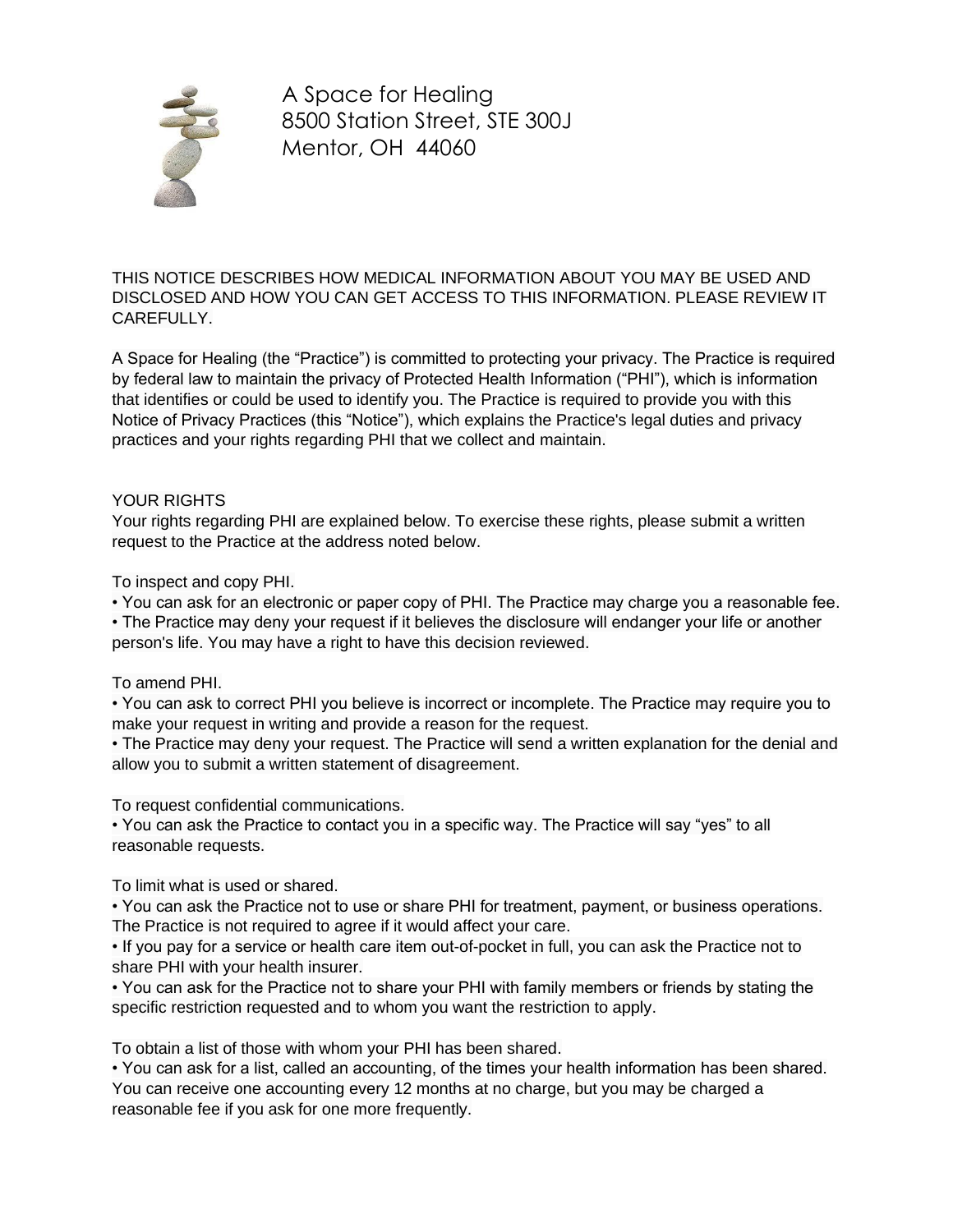

To receive a copy of this Notice.

• You can ask for a paper copy of this Notice, even if you agreed to receive the Notice electronically.

To choose someone to act for you.

• If you have given someone medical power of attorney or if someone is your legal guardian, that person can exercise your rights.

To file a complaint if you feel your rights are violated. • You can file a complaint by contacting the Practice using the following information: A Space for Healing 8500 Station Street, STE 300J Mentor, OH 44060 Chris Vavro, LISW-S 440-721-8979 • You can file a complaint with the U.S. Department of Health and Human Services Office for Civil

Rights by sending a letter to 200 Independence Avenue, S.W., Washington, D.C. 20201, calling 1- 877-696-6775, or visiting www.hhs.gov/ocr/privacy/hipaa/complaints/.

• The Practice will not retaliate against you for filing a complaint.

To opt out of receiving fundraising communications.

• The Practice may contact you for fundraising efforts, but you can ask not to be contacted again.

## OUR USES AND DISCLOSURES

1. Routine Uses and Disclosures of PHI

The Practice is permitted under federal law to use and disclose PHI, without your written authorization, for certain routine uses and disclosures, such as those made for treatment, payment, and the operation of our business. The Practice typically uses or shares your health information in the following ways:

To treat you.

- The Practice can use and share PHI with other professionals who are treating you.
- Example: Your primary care doctor asks about your mental health treatment.

To run the health care operations.

- The Practice can use and share PHI to run the business, improve your care, and contact you.
- Example: The Practice uses PHI to send you appointment reminders if you choose.

To bill for your services.

- The Practice can use and share PHI to bill and get payment from health plans or other entities.
- Example: The Practice gives PHI to your health insurance plan so it will pay for your services.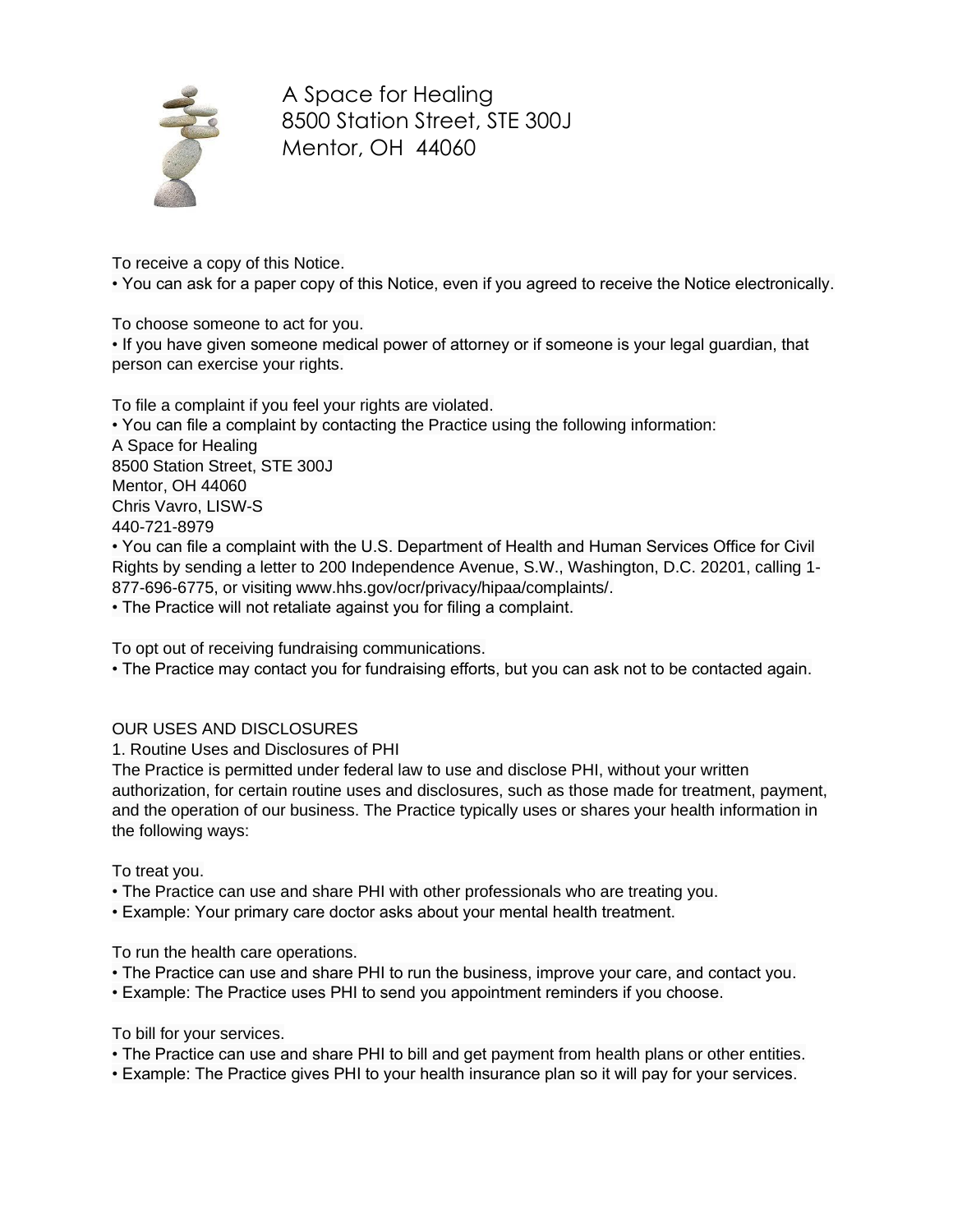

2. Uses and Disclosures of PHI That May Be Made Without Your Authorization or Opportunity to **Object** 

The Practice may use or disclose PHI without your authorization or an opportunity for you to object, including:

To help with public health and safety issues

• Public health: To prevent the spread of disease, assist in product recalls, and report adverse reactions to medication.

• Required by the Secretary of Health and Human Services: We may be required to disclose your PHI to the Secretary of Health and Human Services to investigate or determine our compliance with the requirements of the final rule on Standards for Privacy of Individually Identifiable Health Information.

• Health oversight: For audits, investigations, and inspections by government agencies that oversee the health care system, government benefit programs, other government regulatory programs, and civil rights laws.

- Serious threat to health or safety: To prevent a serious and imminent threat.
- Abuse or Neglect: To report abuse, neglect, or domestic violence.

To comply with law, law enforcement, or other government requests

• Required by law: If required by federal, state or local law.

• Judicial and administrative proceedings: To respond to a court order, subpoena, or discovery request.

• Law enforcement: For law locate and identify you or disclose information about a victim of a crime.

• Specialized Government Functions: For military or national security concerns, including

intelligence, protective services for heads of state, or your security clearance.

• National security and intelligence activities: For intelligence, counterintelligence, protection of the President, other authorized persons or foreign heads of state, for purpose of determining your own security clearance and other national security activities authorized by law.

• Workers' Compensation: To comply with workers' compensation laws or support claims.

To comply with other requests

- Coroners and Funeral Directors: To perform their legally authorized duties.
- Organ Donation: For organ donation or transplantation.
- Research: For research that has been approved by an institutional review board.
- Inmates: The Practice created or received your PHI in the course of providing care.
- Business Associates: To organizations that perform functions, activities or services on our behalf.

3. Uses and Disclosures of PHI That May Be Made With Your Authorization or Opportunity to Object Unless you object, the Practice may disclose PHI:

To your family, friends, or others if PHI directly relates to that person's involvement in your care.

If it is in your best interest because you are unable to state your preference.